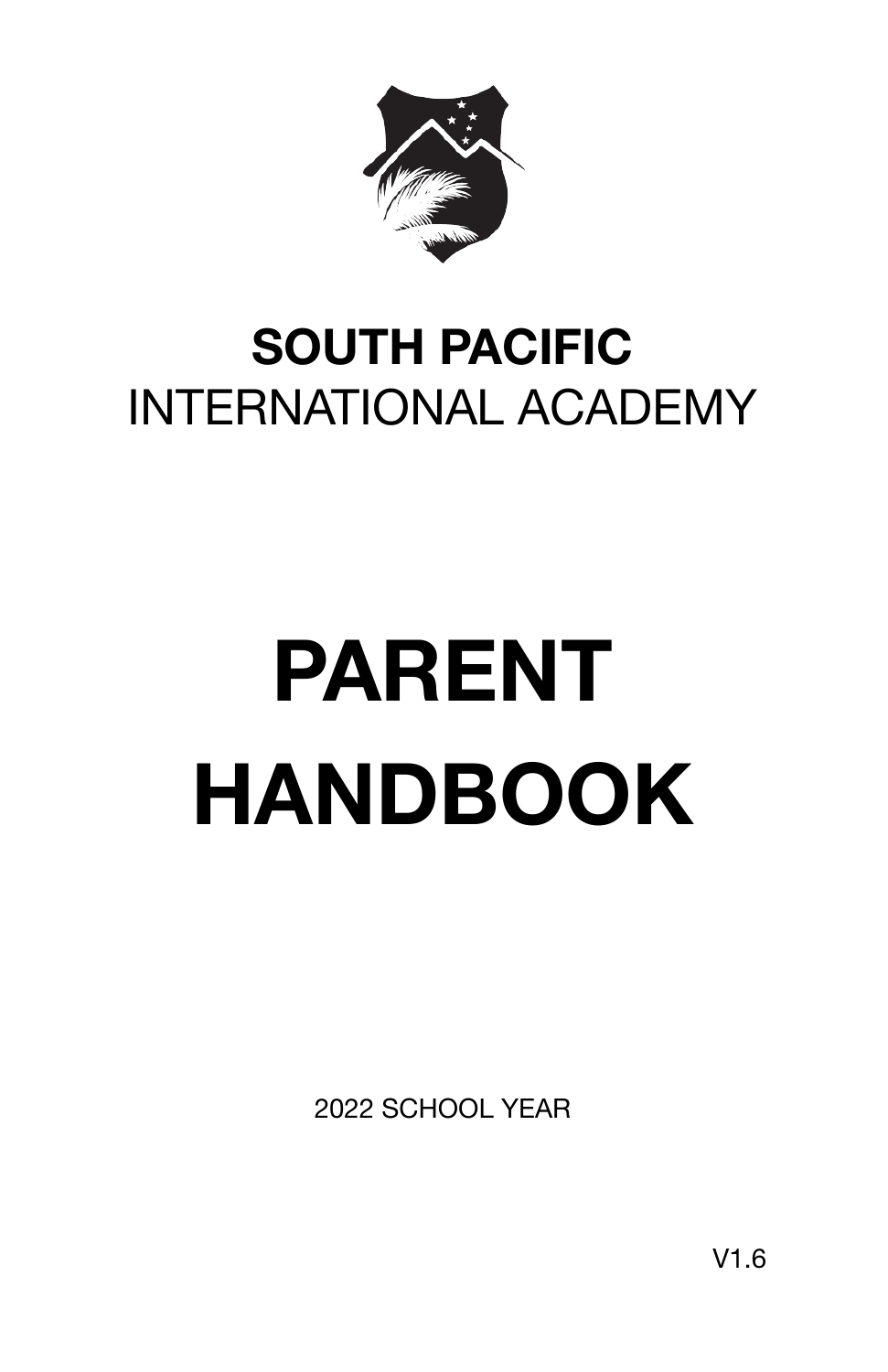# **CONTENTS**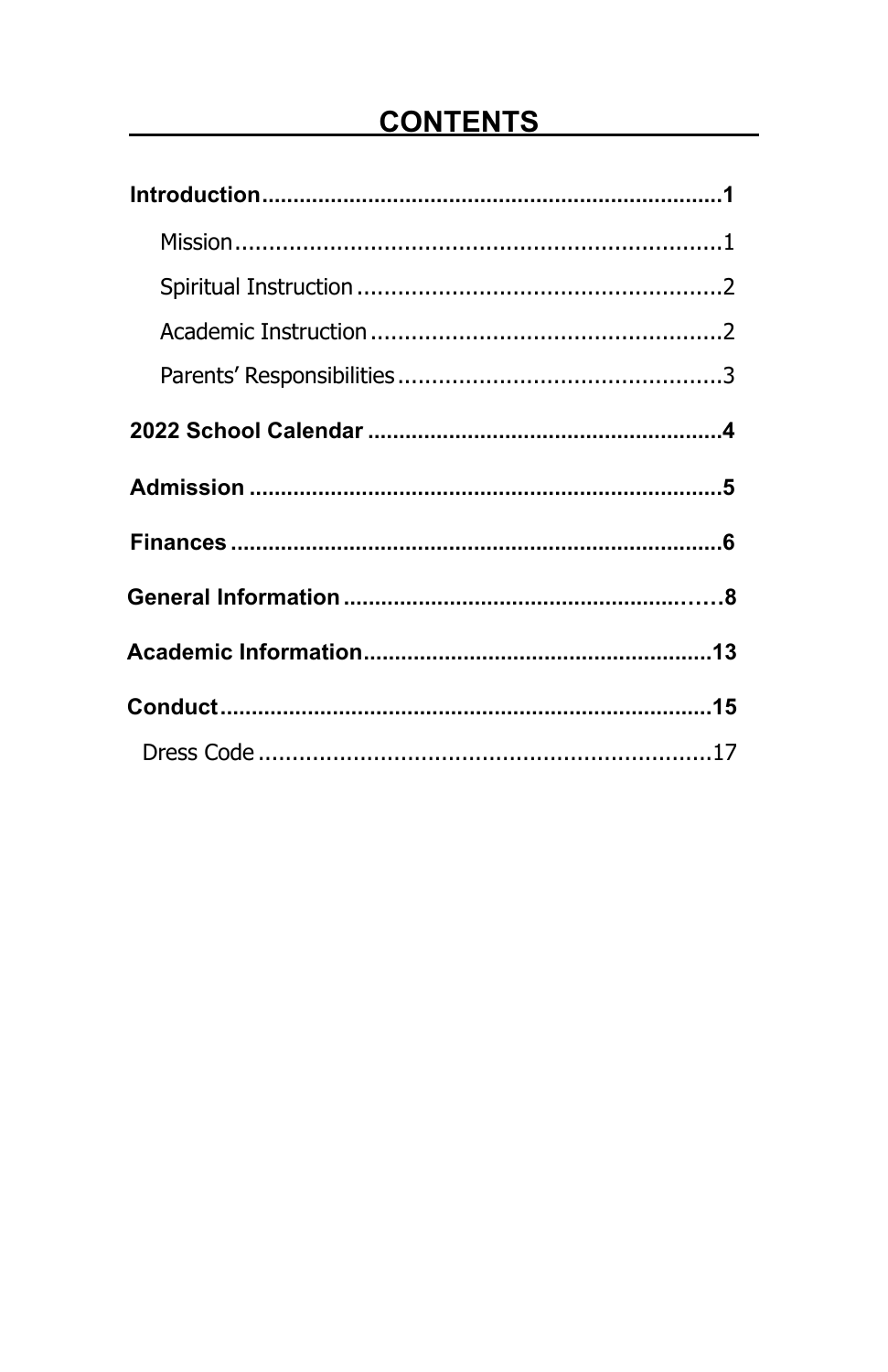#### **Mission**

South Pacific International Academy exists to assist parents in the God-given responsibility of educating their children and training them to love God first and to live productive, godly lives of service for His glory.

To accomplish this, we strive for the following goals:

- To maintain a Biblical basis in every subject, procedure, program, and extracurricular activity
- To educate students mentally, physically, socially, and spiritually
- To model godly lives
- To strive for academic excellence
- To provide a structured, protective environment
- To demonstrate Christ-like love and service
- To inspire a heart for Christ

#### **Statement of Faith**

A detailed Statement of Faith can be found on our School website: <http://www.spiapng.com/our-faith/>

#### **Philosophy of Education**

The educational philosophy of South Pacific International Academy is based on a God-centred view of truth and man as presented in the Bible. Since God created and sustains all things through His Son, Jesus Christ, all life is dynamically dependent on God and has the purpose of glorifying Him.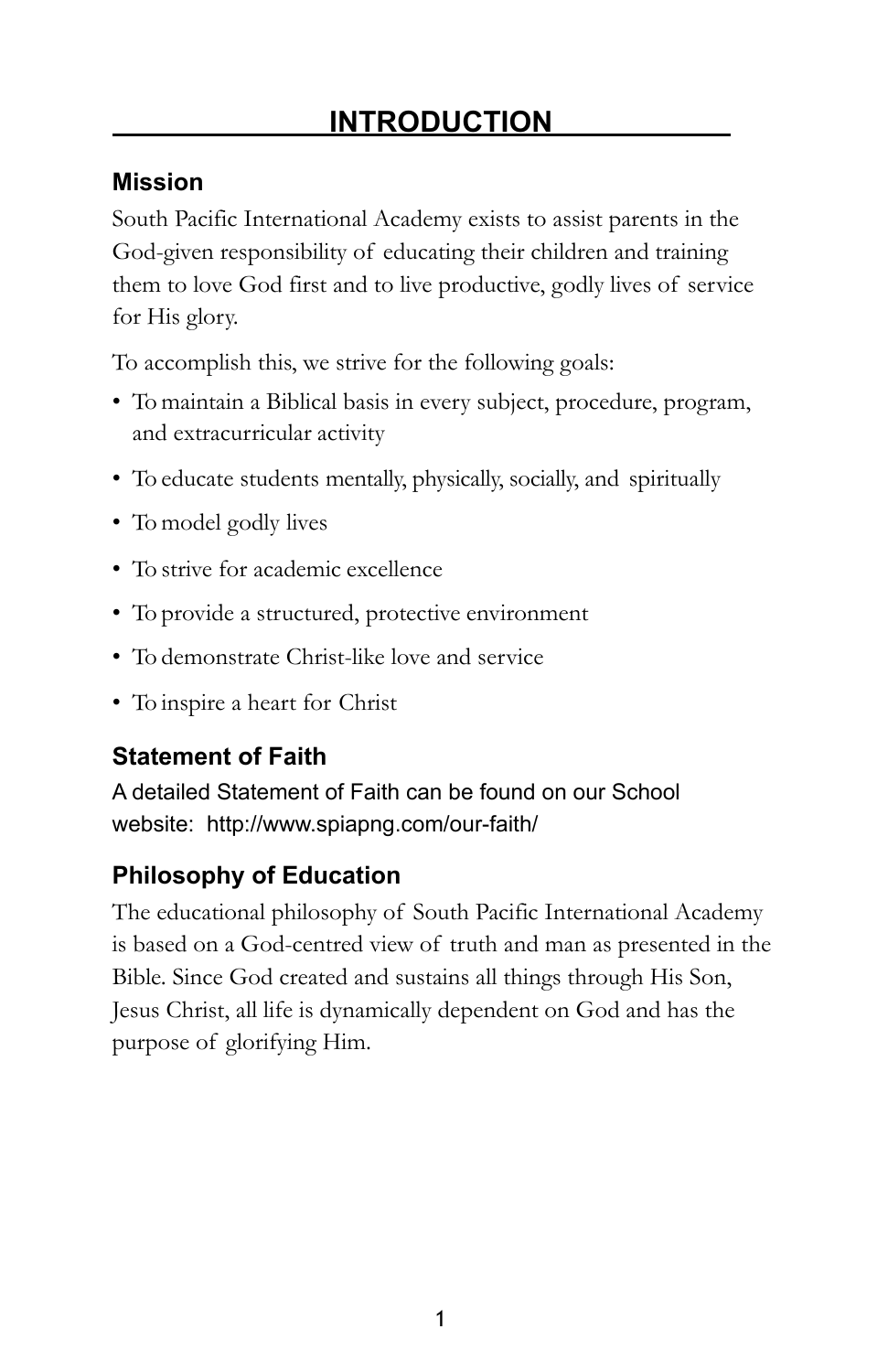South Pacific International Academy's following qualities state the knowledge, proficiencies, and appreciation for education students should possess upon graduation from South Pacific International Academy:

- 1. Spiritually Minded—Do your best for God.
- 2. Academically Capable—Do your best at school.
- 3. Physically Sound—Do your best with the body God gave you.
- 4. Socially Developed—Do your best with people.

#### **Spiritual Instruction**

Every student in elementary school attends chapel once a week, and a Bible class on the other four days per week. This instructional and motivational time period filled with Bible-based preaching and teaching is considered a full academic subject at South Pacific International Academy. In addition to this, biblical principles are integrated in every subject studied at SPIA.

Students are required to attend all chapel and Bible sessions. Mandatory attendance is not an infringement of personal liberty, since the student, by registering, voluntarily places himself under this requirement. In other words, no student may be excused from chapel or Bible class at any time unless there is an emergency or other similar extenuating circumstances.

#### **Academic Instruction**

The curriculum is made up of the total program of the School, whether it be the academic teaching, physical education, music training, Bible instruction, or special events. All phases of the curriculum are directed to assist in the ultimate development of the child. Emphasis is placed upon student achievement, mastery, and understanding of academic fundamentals.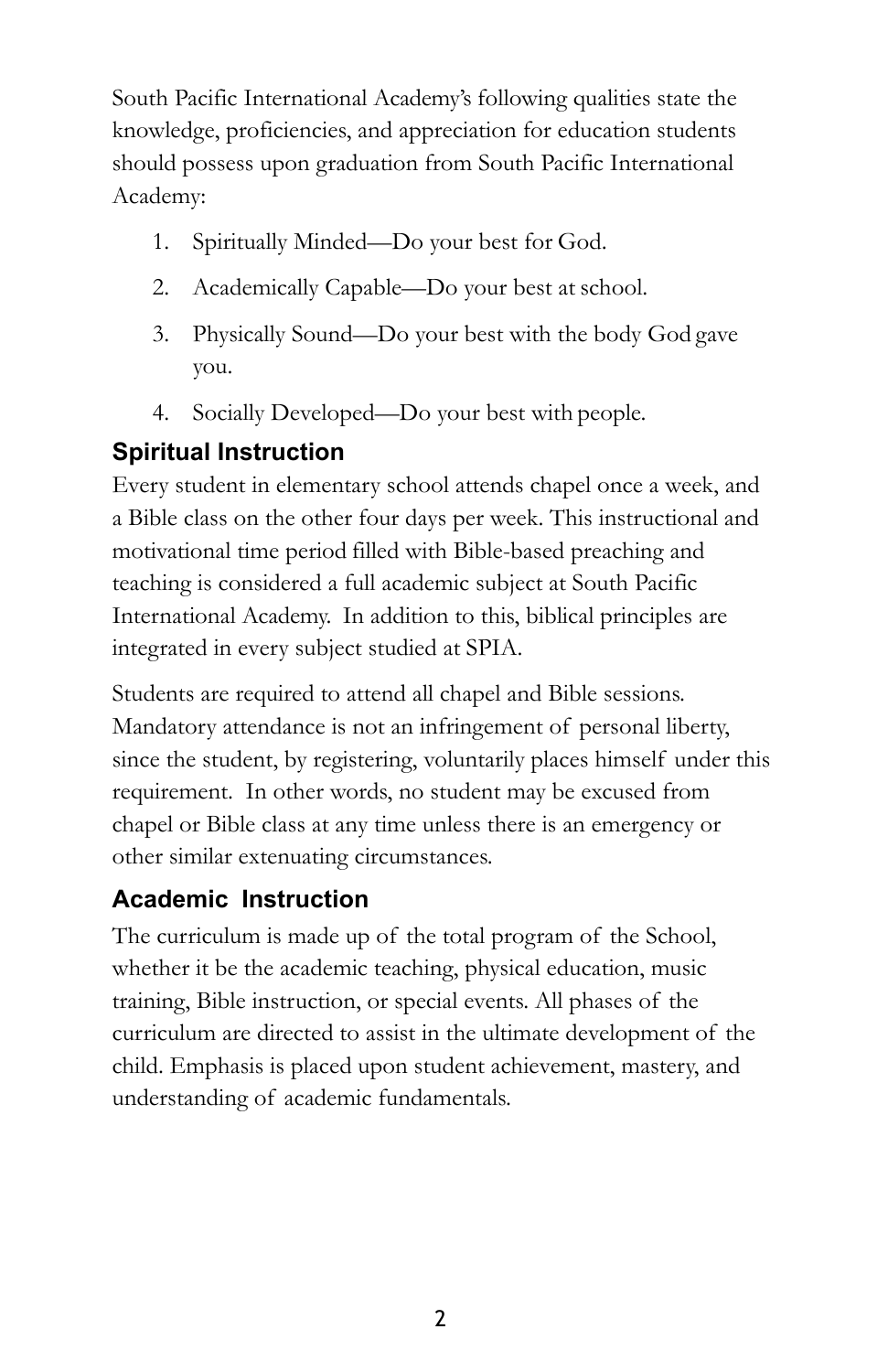#### **South Pacific International Academy Parents' Responsibilities**

Cooperation between the school and parents is foundational to the best education of the student. We ask all our parents to support SPIA in the following ways so that we can work together to produce the finest education possible for your child.

- 1. **Pray regularly** for the teachers and administration of South Pacific International Academy.
- 2. Assist in the academic education of your child by **assisting with study** and communicating freely with teachers regarding questions or concerns.
- 3. Assist in the Christian education of your child by **training character** with the goal that your child will love and serveChrist.
- 4. **Pay financial obligations** when due, and, if you are unable to pay on time, notify the office in advance.
- 5. **Volunteer to help** with SPIA functions.
- 6. **Attend parent meetings** at the school to discuss your child's academic progress.
- 7. If you become dissatisfied with SPIA in any area, try to resolve the matter with the person involved rather than spreading criticism or holding a negative attitude in your heart. Faculty and administration welcome parental questions and concerns.
- 8. Please do not criticise the school in front of your children since this will encourage your child to have a disrespectful attitude toward school authority and eventually all authority in his life, including you as parents.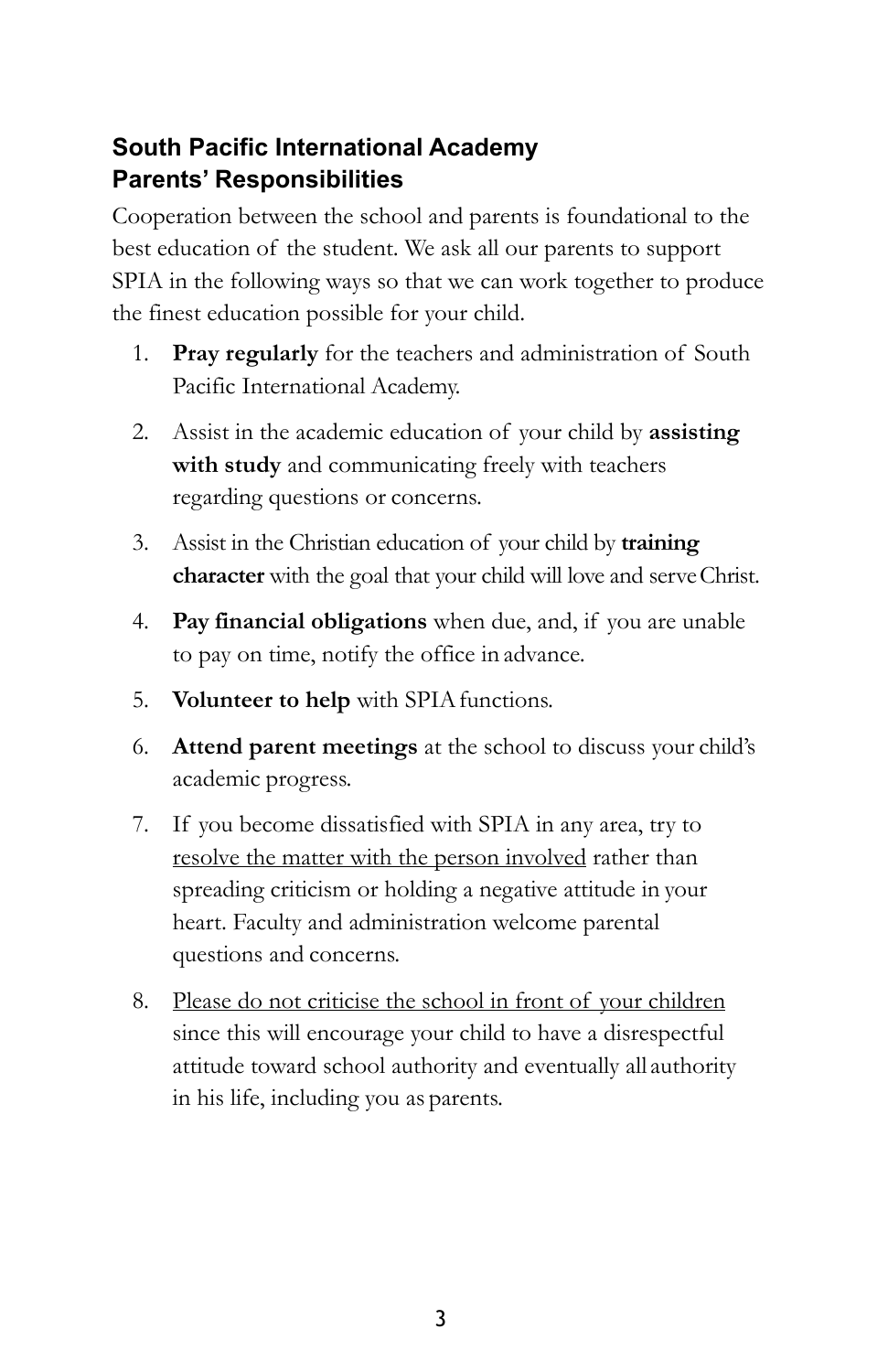#### **2022 SCHOOL CALENDAR**

| Open House                                                                      | 29 January (1:00-4:00pm)              |
|---------------------------------------------------------------------------------|---------------------------------------|
| <b>School Starts</b>                                                            | 1 February                            |
| <b>Term 1 Ends</b>                                                              | 8 April                               |
| Good Friday (Public Holiday)<br>Easter Monday (Public Holiday)                  | 15 April<br>18 April                  |
| Parent Conferences/Teacher Meetings                                             | 16 April                              |
| <b>Term 2 Begins</b>                                                            | 19 April                              |
| Queen's Birthday (Public Holiday)                                               | 13 June                               |
| <b>Term 2 Ends</b>                                                              | 24 June                               |
| Parent Conferences/Teacher Meetings                                             | 9 July                                |
| <b>Term 3 Begins</b>                                                            | 12 July                               |
| Remembrance Day (Public Holiday)<br>Repentance Day (Public Holiday)             | 23 July<br>26 August                  |
| <b>Term 3 Ends</b>                                                              | 14 September                          |
| Parent Conferences/Teacher Meetings 1 October                                   |                                       |
| <b>Term 4 Begins</b><br><b>Graduation Ceremony</b><br><b>Last Day of School</b> | 4 October<br>2 December<br>2 December |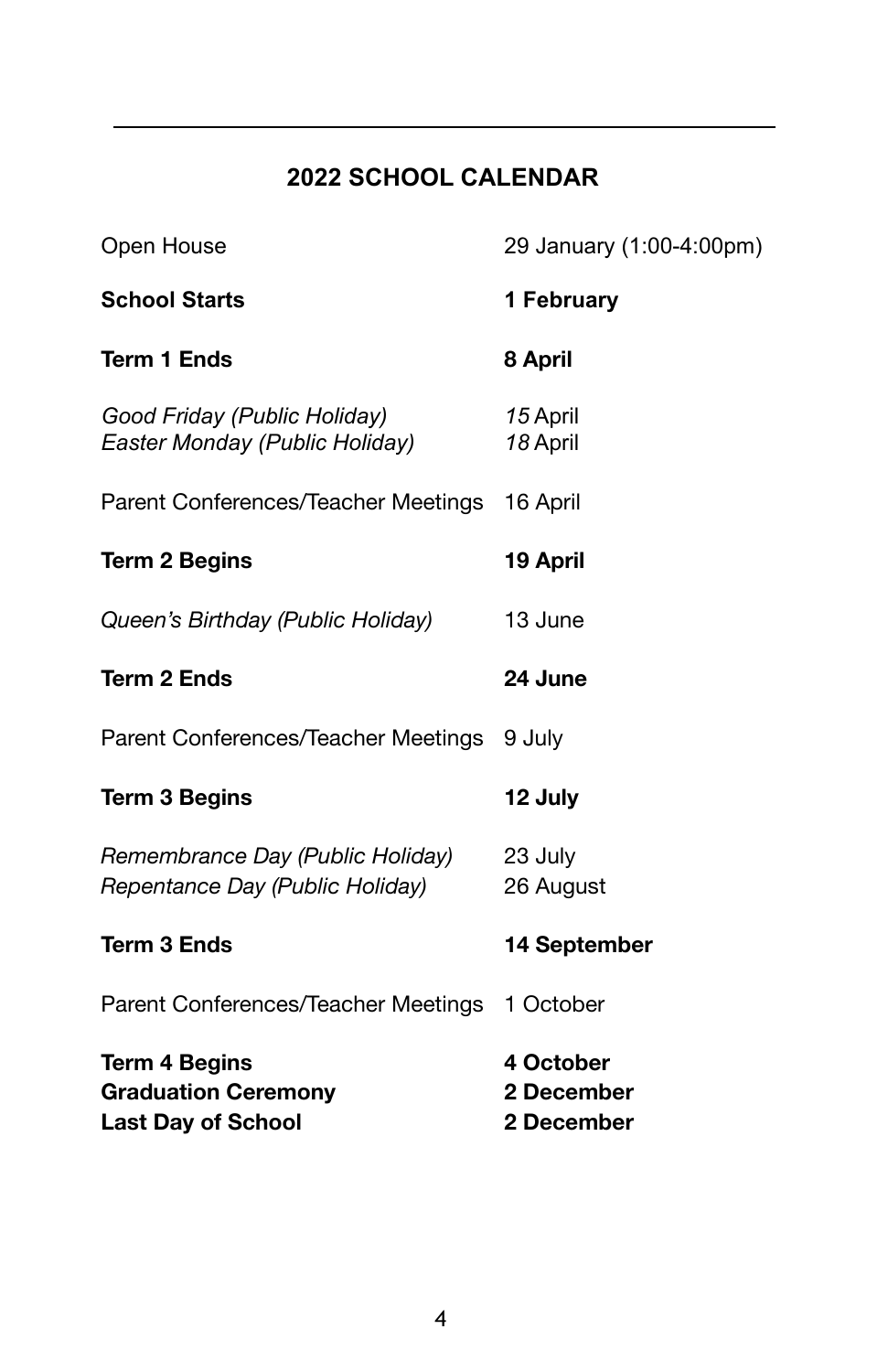# **ADMISSIONS**

Since South Pacific International Academy (the "School") is interested in enrolling a specific type of student, each student and parent must give complete support and cooperation to the School Administration, faculty, and staff in order for a child to attend the School.

Attendance at South Pacific International Academy is a privilege and not a right, which privilege may be forfeited by any student who does not conform to the standards and regulations of the institution. The School may request the withdrawal of any student at any time, who, in the opinion of the School, does not fit into the spirit of the institution, regardless of whether he conforms to the specific rules and regulations of the School. SPIA does not discriminate in its policies regarding a person's race, ethnicity, national origin, or religion as long as each student adheres to the School's policies and procedures.

As more fully set forth in this Handbook, students enrolled in South Pacific International Academy may not at any time smoke, drink, use narcotics, threaten or commit acts of violence, misuse controlled substances, or engage in lewd conduct or any type of behaviour that the Administration of SPIA considers to be immoral or inconsistent with the religious mission and tenets of the School (i.e., premarital sex of any kind). This prohibition applies to acts committed both on and off the School property.

South Pacific International Academy admits students of any race, colour, and national or ethnic origin to all the rights, privileges, programs, and activities generally accorded or made available to students at the school. SPIA does not discriminate on the basis of race, colour, national or ethnic origin in administration of its educational policies, admission policies, athletics, and other schoolcontrolled programs.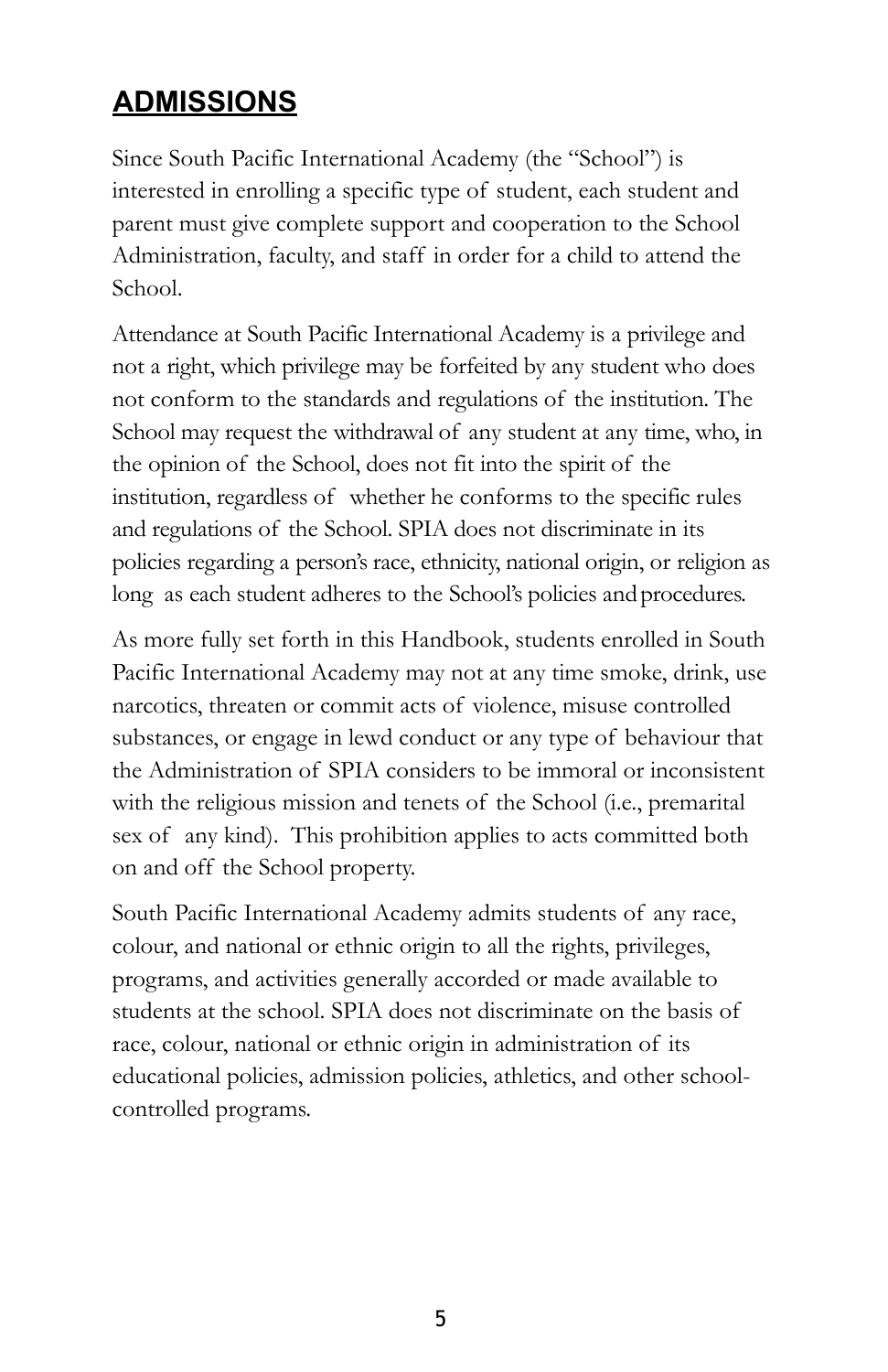#### **Enrolment/Re-Enrolment**

Beginning on 13 July (Term 3), enrolments for the 2022 year are accepted on a first-come, first-served basis for present and new students.

In order to enrol in Transition Program, students must turn 4 on or before 1 April. Additionally, in order to enrol in Prep Program, students must turn 5 on or before 1 April. Transfer students are accepted throughout the school year, based on their transcripts and entrance testing.

#### **FINANCES**

Since SPIA establishes a budget and hires faculty based on registration totals, the registration fee is non- refundable and nontransferable.

Tuition Rates are available on request from the Administration.

If the student's first tuition payment is not made on or before 29 January (the Friday before the start of school), the School will automatically assume that the student will not be attending South Pacific International Academy. The School will attempt to contact you, and if unsuccessful, will then automatically withdraw the student. Unpaid accounts will result in the child not being picked up for school.

#### **Delinquent Accounts**

All tuition and fees must be paid up prior to the Friday before the start of each Term. No school records, including report card or graduation diploma, will be released for any student when there is an outstanding balance on the student's account or other indebtedness (after-school care, music lessons, tutoring, etc.).

Unpaid Tuition will result in the student not being picked up for class, and the Administration asks that you not bring your child to school until the invoice has been paid.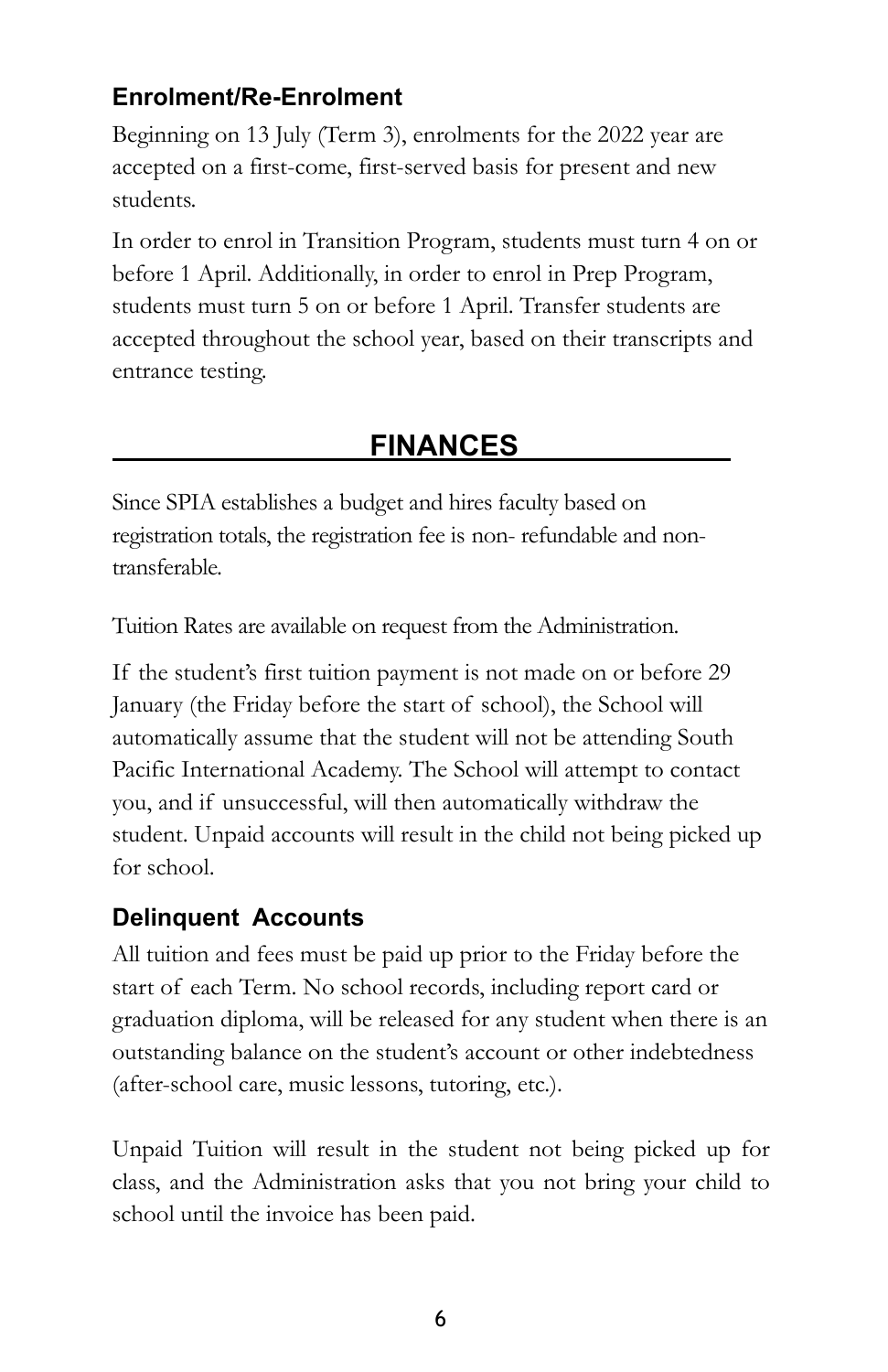#### **Miscellaneous Costs**

*Extended School Day (ESD):* To place your child in ESD, please see the school office. This **must be pre-arranged** and cannot be accommodated at the last minute.

Tutoring is provided during this time **on Wednesdays** at a rate of K30.00 per 2-hour session (3pm to 5pm). We ask that you arrive promptly to pick up your student. A grace period of ten minutes is extended, but a pickup after 5:10pm will result in a late pickup fee of K50.00 per hour.

NOTE*:* There will be no additional fees for excursions, books, or other sundry items. Your tuition fee is all- inclusive.

*Uniforms:* Uniforms are available for purchase from Tura/Pacific Uniforms, and will be at the parent's expense. Uniforms are required for all students in Prep and older, however there is no requirement as to the number of uniforms you purchase from Tura. Only SPIA hoodies will be permitted to be worn over the uniform. You do not have to purchase a hoodie, however no other sweater or hoodie will be permitted in the classroom.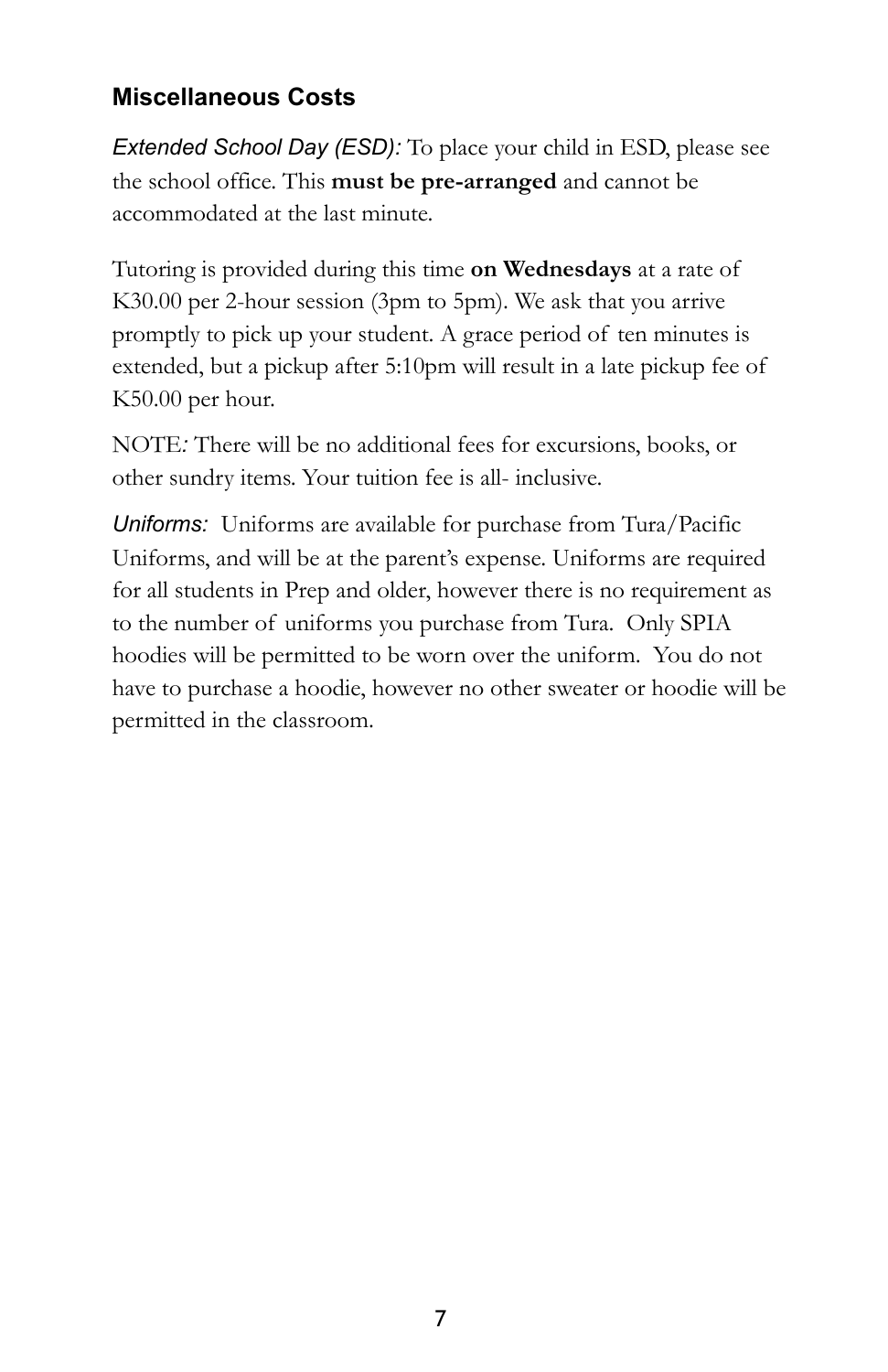# **General Information**

#### **Procedures and Safety**

To insure the safety of the students, we will release the students to the following people:

- 1. A student's parent
- 2. A person designated on a student's release form
- 3. A person designated on a note which has been written, signed, and dated by a student's parent

We are sure that you understand that we cannot allow students to leave with other students or with adults who claim to have verbal instructions to pick up a student.

#### **Attendance Policies**

*Excused Absences:* Attendance and punctuality are necessary for good character and good academic progress. Excused absences are given for the following:

- Student illness or medical/dental appointments
- Court requirements
- Family emergencies or death in the immediate family
- Family trips or other reasons\*
- Educational-advancement opportunities\*
- Church or youth group activities $*$

\*These must be pre-approved by administration and may be based on the student's grades and absence/disciplinary record.

On the day a student returns from an absence, the parent should send a parent-signed note to the teacher explaining the date and reason for the absence.

> Note: If a child misses four days of school in a row (excused or unexcused), he must attend Extended School Day tutoring. (see page 19 for details).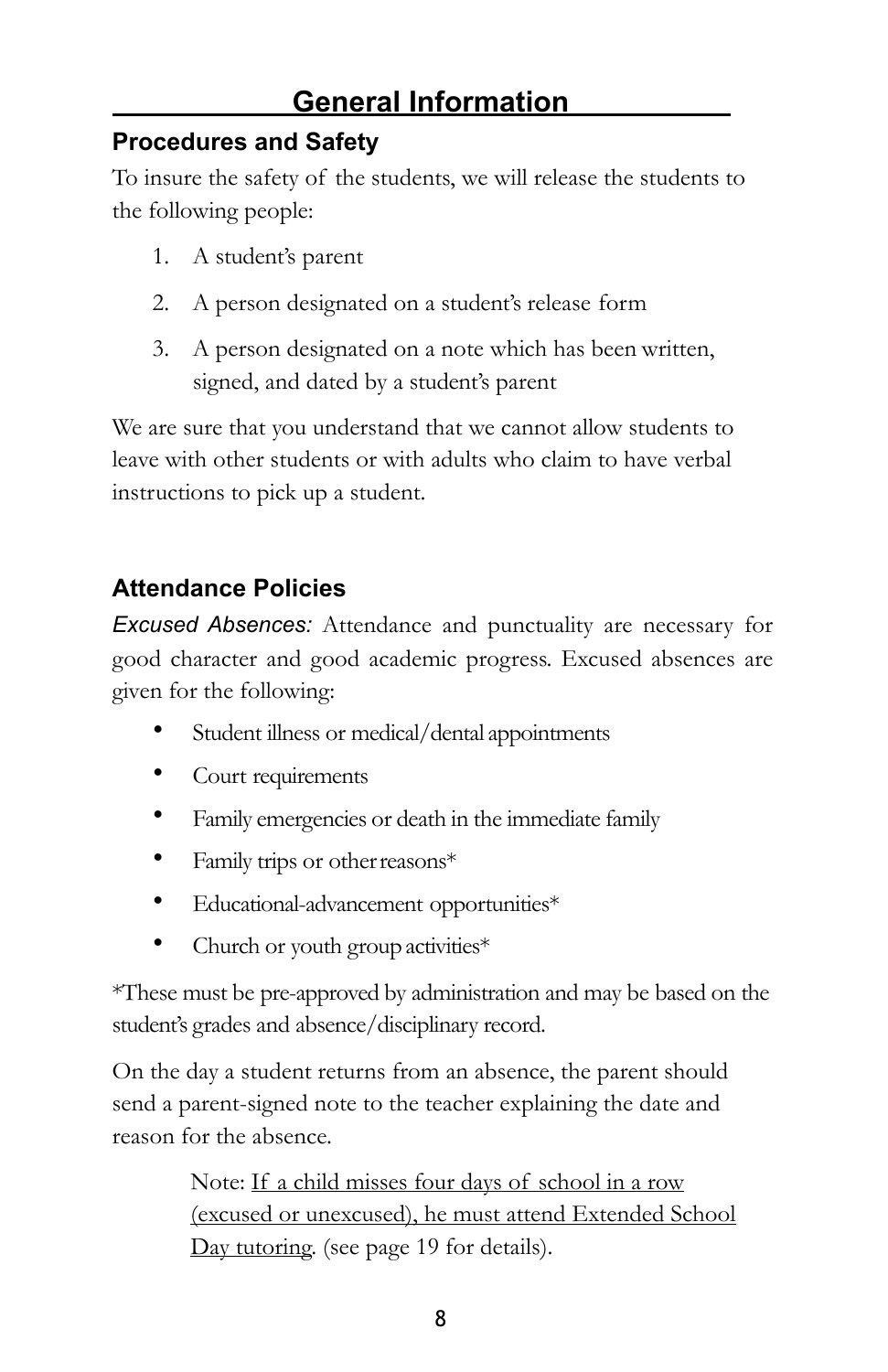*Unexcused Absences:* Unexcused absences are given for any other reason not listed above, including the following:

- Cosmetic appointments
- Oversleeping
- Unapproved personal activities
- Any absences due to lack of responsibility
- Suspension

A maximum of three days of unexcused absences per term is permitted. Any student who is absent ten days or more in one term may not pass that term's work. No refunds on tuition are made because of absences.

#### **A maximum of 30 days absence over the school year will result in a failure of the School year.**

#### **Tardiness**

Punctuality is a character trait we strive to instil in each of our students. Habitual tardiness, much like frequent absenteeism, is detrimental to a student's academic progress and their character development.

Because each day at South Pacific International Academy is tightly scheduled to maximise learning opportunities for each child, we begin class immediately and there is no grace period. All students will be considered tardy after 8:30 A.M.

The majority of Tardiness will be seen at the School Bus. Our goal is to arrive for pickup every morning within a 3 minute window. It might take up to two weeks for us to finalise that pickup window, however our goal is to give your family a regular schedule. Once that window is set, we will expect your child to be ready when the bus arrives for pickup. After three minutes, the bus drivers have been instructed to leave the student behind at the house. This will count as a tardy in the student's record.

If a student accumulates six unexcused tardies in a term, the student will be suspended for a day. After the second suspension, the student and one of his parents are required to meet with a School administrator before the student will be able to return to School.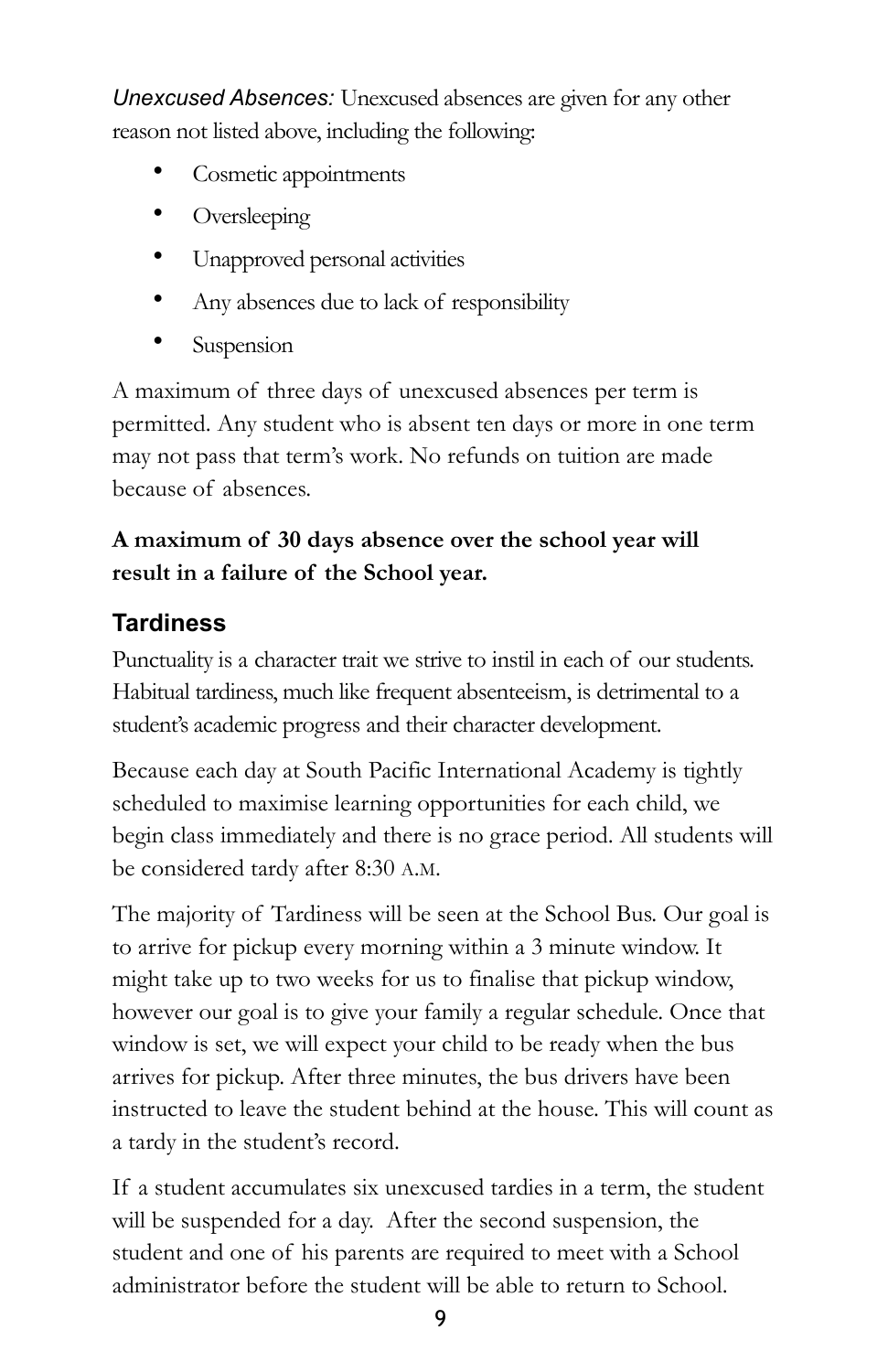Any work missed or test given on a suspension day will be recorded as a 59% **F** and cannot be made up.

Tardies will only be classified as "excused" based on the absence excuse policy listed below.

For all students, five tardies in a quarter will ruin perfect attendance.

#### **Lunches**

While it is the goal of SPIA to eventually provide lunches, at the current time, the School does not have the facilities to make this possible. There are minimal snacks and juices available for purchase; however, it is recommended that parents pack a daily lunch for their student. We are unable to provide microwaves for students to use.

# **Entering the School During the School Day**

For security reasons, no persons will be permitted to enter the school building without first stopping at the front desk. A visitor badge will be supplied, and must be worn at all times during the visit. Please help us create an atmosphere where our students and teachers can interact without fear of outside trouble.

# **Picking Up/ Dropping Off Students During the School Day**

Students who must be picked up early or dropped off late must check in/out through the school office. If one of these situations occurs, the parent should either come to the office personally or send a note with their student indicating the reason for the absence/ tardiness.

# **Illness and Sickness**

Students who are enrolled, or seek to enrol at SPIA, and are diagnosed with a communicable disease or potentially lethal disease, will not be permitted to attend until they are no longer carrying the disease or have been medically released by a licensed physician to attend school.

If a student is running a fever or is sick to his stomach, please do not send him to school. If the student starts running a fever while at school, you will be notified. The student will be sent to the school office and the parent should pick up the child ASAP.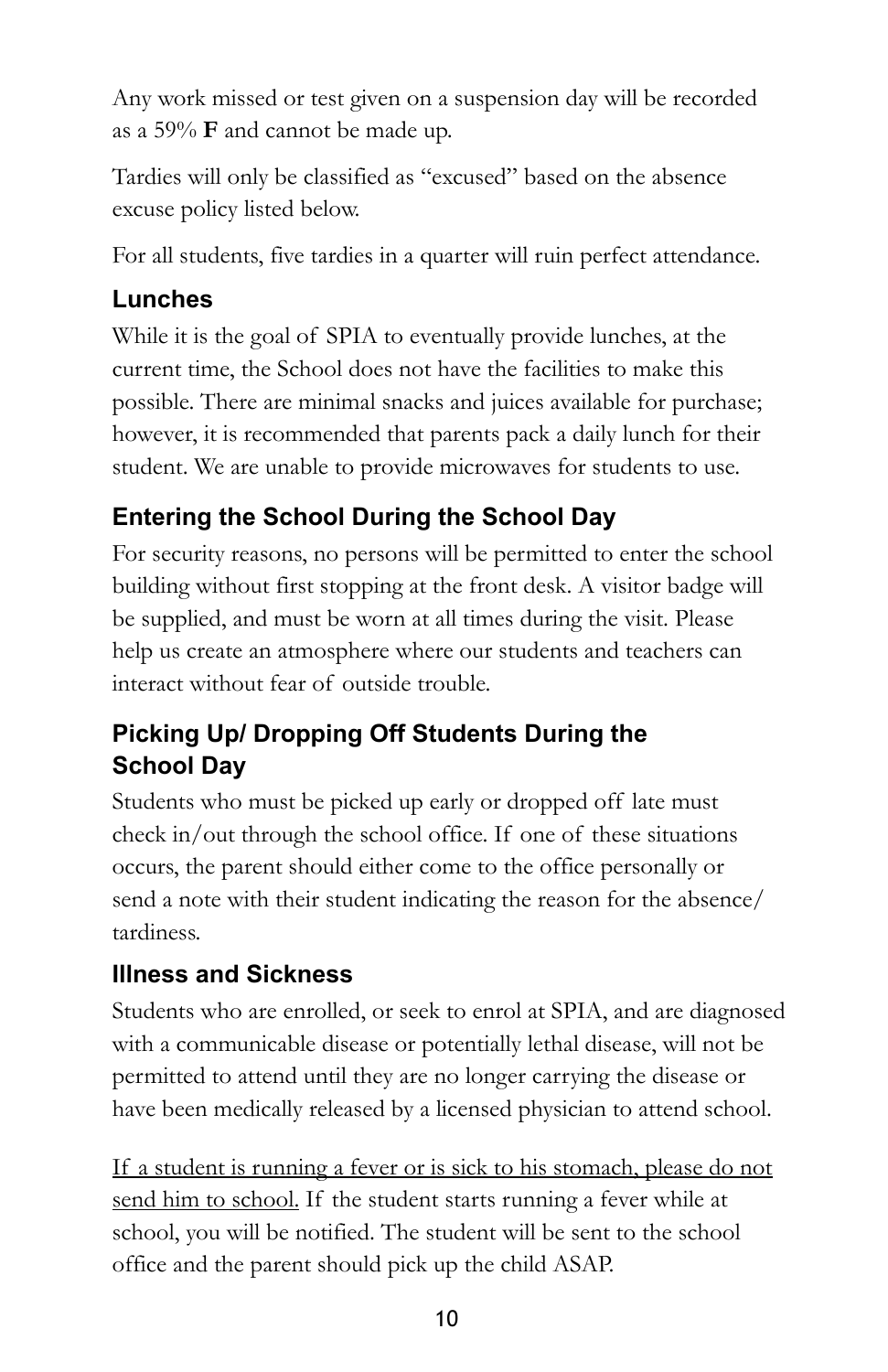Please note that the student cannot remain at school or ride home on the bus while sick.

*Please note:* If a child has head lice, the School reserves the right to administer a semi-private examination prior to re-entry to the classroom.

#### **Medicine**

- 1. If a child is regularly taking medicine for an ongoing health problem, even if he or she only takes the medicine at home, parents must give a written note to the school employee at the receptionists' desk at the beginning of the school year. Parents must list the medicine being taken, the current amount taken, and the name of the doctor who prescribedit.
- 2. If a child must take medicine while at school, the school must receive a written note from the parent. The written statement must detail the medication, method, amount and time schedules by which the medication is to be taken.
- 3. A parent or guardian must supply the school with all medicine the child must take during the school day. A parent or another adult must deliver the medicine to school. Please make a note if the medicine is to be refrigerated.

#### **Lost and Found**

Lost and Found is open before school daily at the front office. Lost and Found articles not claimed will be sold at Lost andFound sales. SPIA is not responsible for lost or stolenitems.

#### **School – Parent Communication**

The app "Class Dojo" will be used for parent/teacher communication. This is a free download and we are available to help you set this up. Please do not text, WhatsApp, or email your child's teacher. The school sends home regular notification of upcoming events and activities. This messages will be available on Class-Dojo.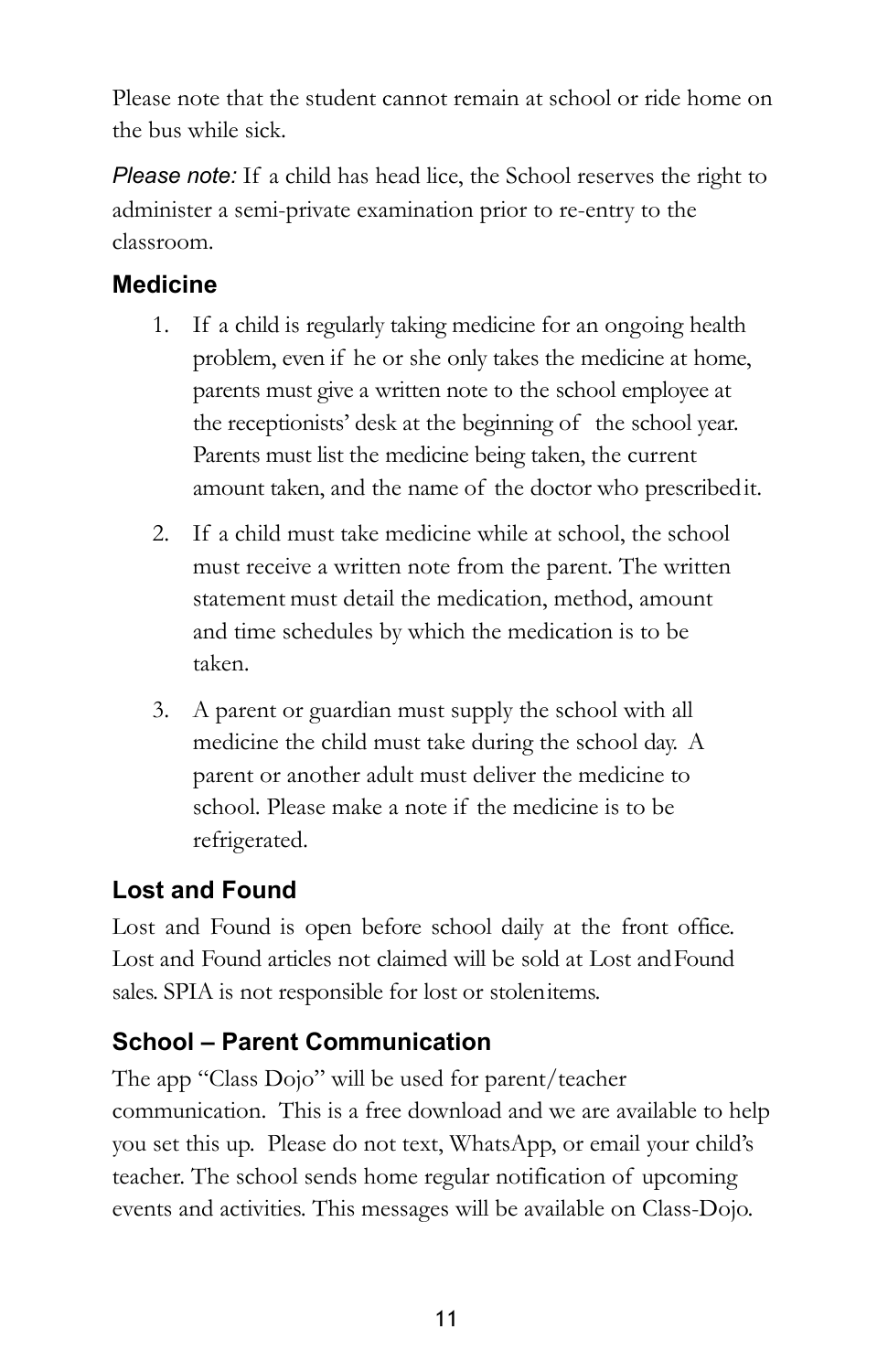#### **School Conferences**

During each term break we will have two days available for parent conferences. You will be contacted by the office prior to the term break to set an appointment. We ask that you please be on time as the teacher will have back to back conferences.

# **School Hours**

School begins promptly at 8:30 a.m. Students are dismissed at 3:00 p.m. Students may arrive after 8:15 a.m. and should be picked up by 3:10 p.m. on normal school days. We encourage parents to pick up students promptly after school activities are over.

# **Telephone Use**

Students are not to use the office telephone during school hours except for emergencies with permission from both their classroom teacher and the office. Cell phones must be turned off during school hours.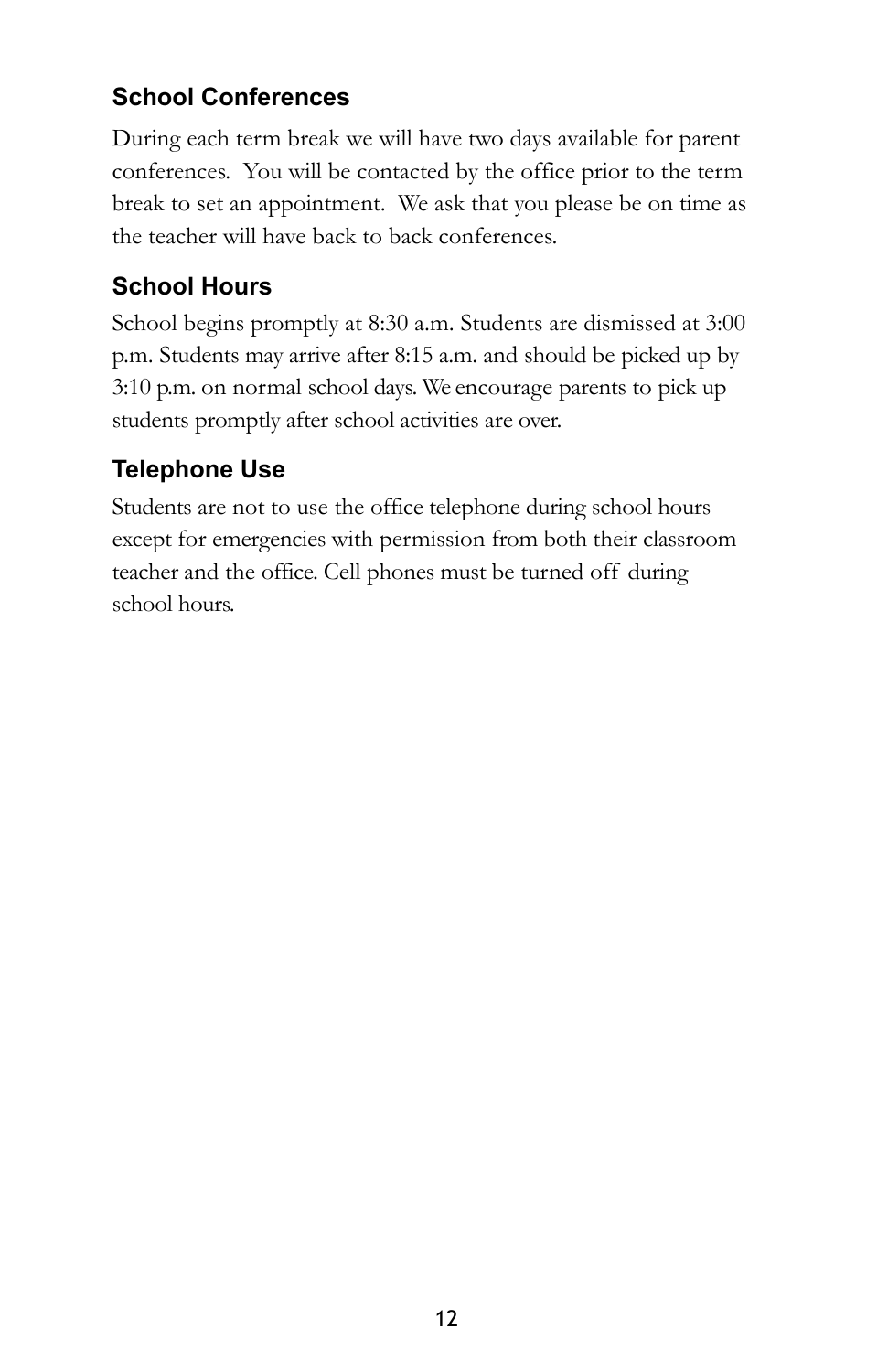#### **Field Trips and Excursions**

Class trips are part of the overall program, and all students are expected to participate. Students not attending field trips will be given academic assignments. Parents may be able to attend with their student as long as space and logistics allow. Student dress for each field trip will be announced along with other pertinent information on the field trip permission forms.

#### **Homework**

Believing that homework is an integral part of the school program, each teacher is at liberty to assign homework to students. Therefore, each student is required to complete his homework assignments.

Kindergarten, Transition, and Prep students will have minimal homework, while First to Fifth Grade students will normally have up to 30 minutes of homework per evening.

If your student is spending more time than expected to complete his work, please contact the teacher so that we can work together to help your child.

#### **Incomplete Work**

Missed work must be completed within one day more than the number of days absent.

#### **Academic Programs**

*Transition and Prep:* At SPIA, Transition and Prep are not simply daycare. These Programs are a fun academic program in which the students receive an exceptional, phonics-first foundation for future learning. The Transition and Prep Programs include instruction in Bible, phonics-based reading, cursive writing, numbers, and singing.

*Grades One to Six:* The Primary program is designed for the average student to master skills in the following subject areas: Bible, grammar, history, mathematics, penmanship, phonics, science, spelling, reading, and physical education.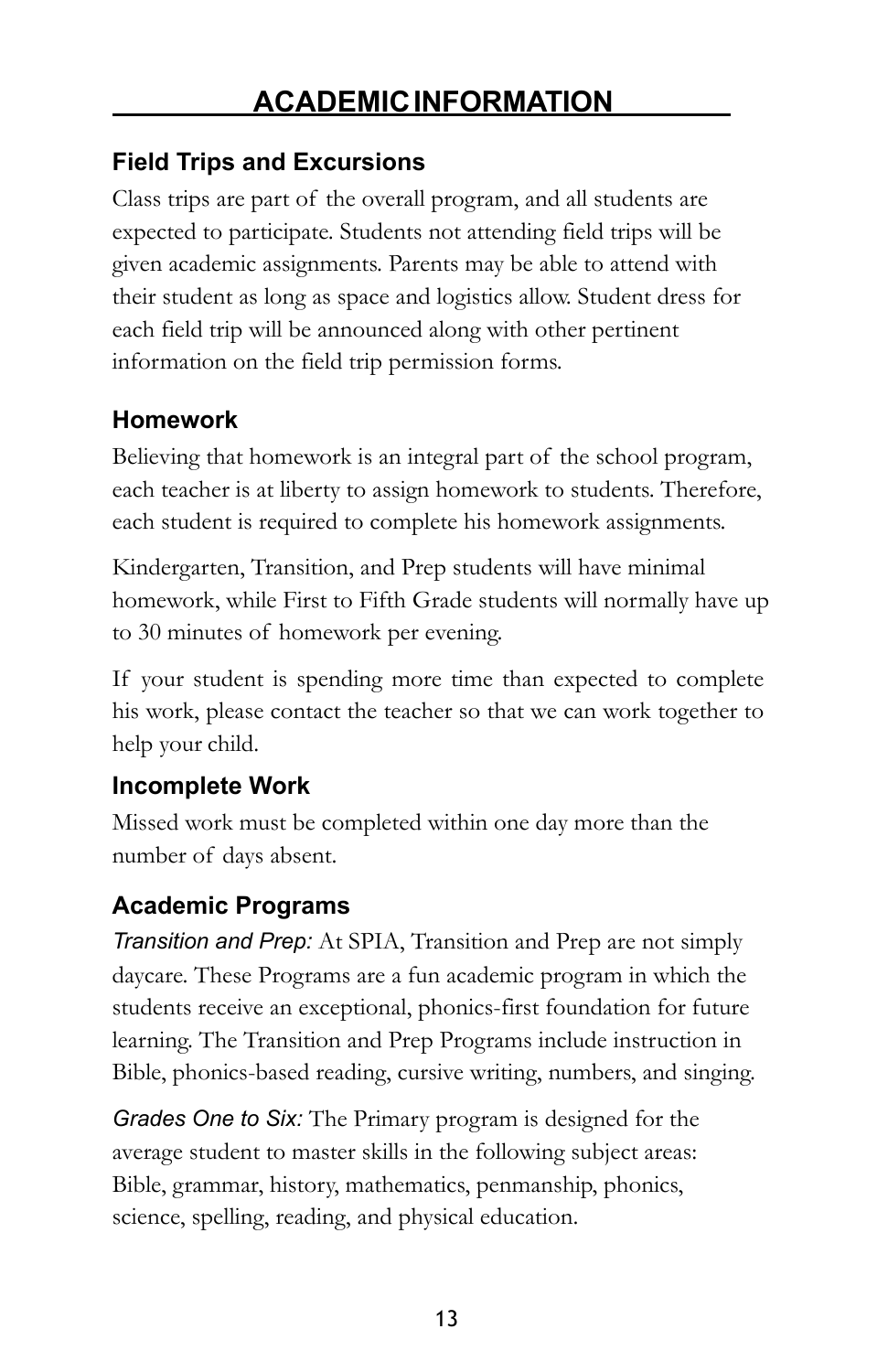#### **Passing Grades/Courses**

Students who fail two or more classes for the year may not be promoted to the next grade. In such cases, special concern is given to arithmetic, reading, and language—courses that build from year to year.

#### **Report Cards**

Report cards are distributed after each term. Report cards will be withheld for students who have a past-due account or unpaid fees. If there is an outstanding balance on your account for any reason, the balance must be paid prior to receiving your student's final report card.

# **Suspension**

A student who has been suspended from school will receive zeros for any classes missed and may not be permitted to make up exams missed.

# **Textbooks**

Textbooks are included in the tuition cost for the school year. There are no book fees at SPIA.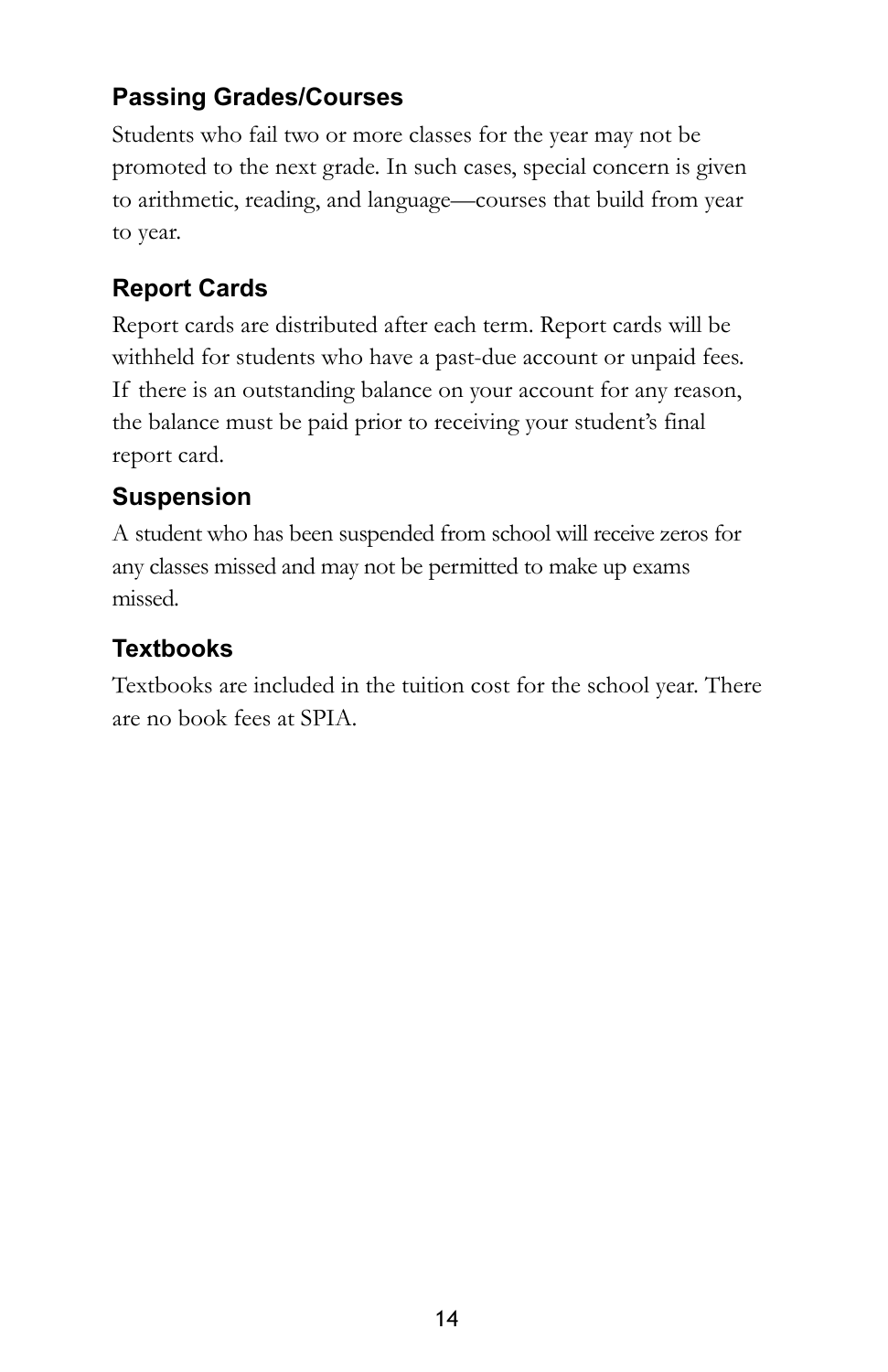#### **Discipline**

The goal of South Pacific International Academy is to provide the best possible learning environment in a Christian atmosphere. Our philosophy of discipline seeks to encourage and develop selfdiscipline. Students are expected to abide by the Biblical principle, "Do unto others as you would have them do unto you."

When misconduct occurs, corrective measures will be used to help the student change his/her behaviour and attitude. Examples of typical corrective measures include extra work, loss of recess time, student- teacher conference, student-administrator conference, or parent- teacher conference. Students can be suspended or expelled for excessive failure to comply with classroom instructions.

Actions that threaten or harm another individual's ability to function rightly and safely will require further corrective measures. Therefore, students may be suspended or expelled for lying, stealing, affectionate physical contact, disrespect, cursing, cheating, vandalism, gang-related items or symbols, or other social misconduct. Although this list of infractions is not exhaustive, it represents behaviour that is not acceptable. The Academy has a "zero tolerance" policy toward violence, bullying, harassment, fighting, or threats of any kind. This includes any harassment done over the internet or cell phones that impairs a student's ability to function rightly at school. Possession of anything at school that could be used as a weapon is not allowed. Students' book bags, or other storage areas are subject to search.

Attendance at South Pacific International Academy is a privilege and not a right. Students forfeit this privilege if they do not conform to the standards and ideals of work and life of SPIA.

#### **Kindergarten through Grade 6 Behaviour Policy** In

order to maintain a safe environment conducive to educating small children, repeated disobedience and/or loss of self-control will not be tolerated. It is our desire to teach and instruct the children how to properly behave; therefore, a graduated disciplinary policy has been initiated.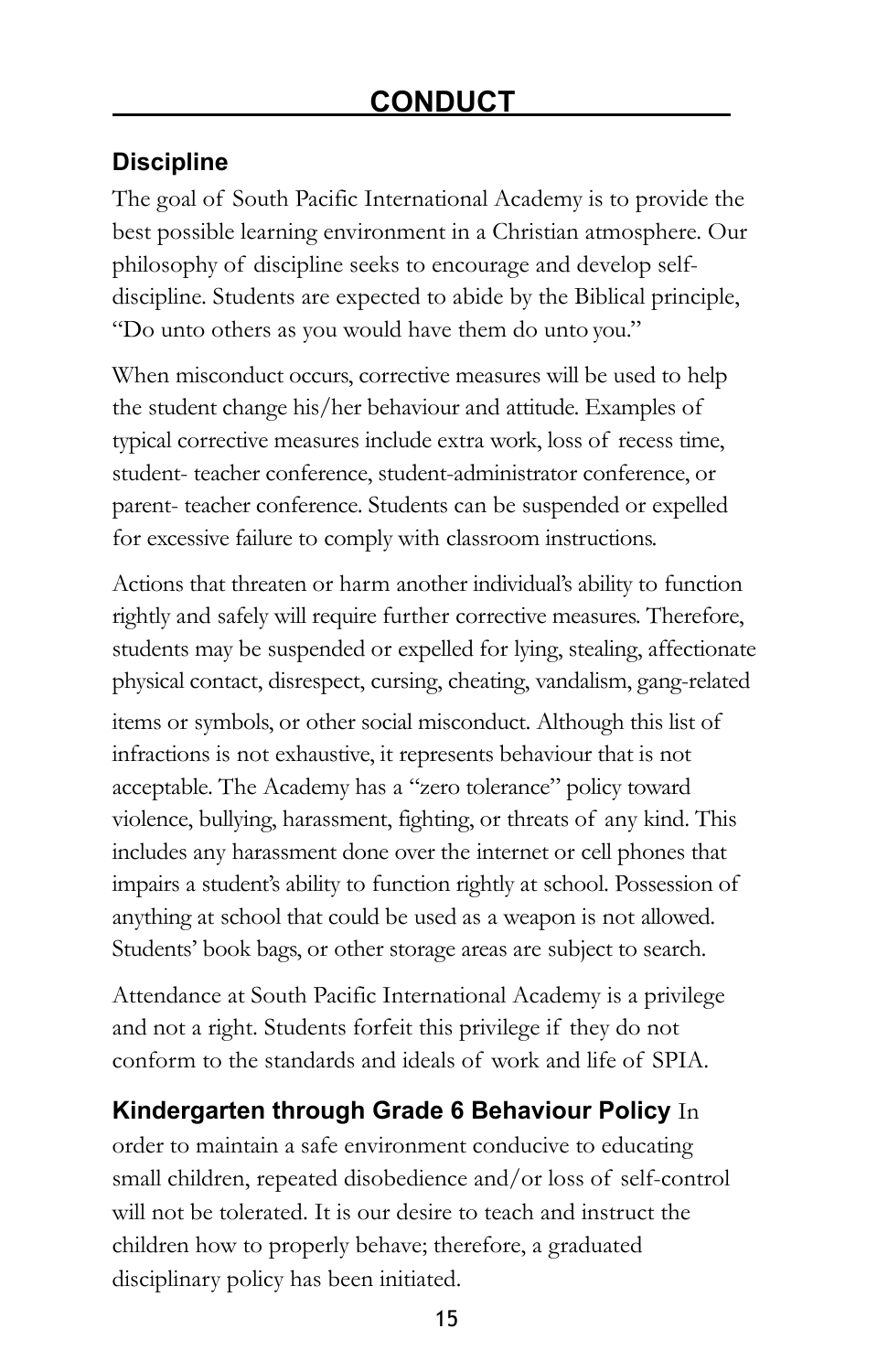The following protocols have been established to ensure that an optimal learning environment is maintained throughout the school year.

#### *Loss of control can be defined as but is not limited to the following:*

Being a danger to self, other children, or teachers/staff members

- Any physical aggressiveness
- Throwing anything at someone
- Hitting
- Kicking
- Pushing
- Biting (broken skin—phone parents and immediate suspension)

| 1st offense: | Offense Slip sent home, and either a phone call |
|--------------|-------------------------------------------------|
|              | to the parent or a parent-teacher conference    |

- 2nd offense: One-day suspension
- 3rd offense: Two-day suspension
- 4th offense: Three-day suspension
- 5th offense: Four-day suspension
- 6th offense: Withdrawn from the School. The student may not return to the School for the remainder of the school year. Admittance for the following year will be based upon a good recommendation from their current school and improved behaviour (see "Disciplinary Probation").

#### **Suspensions**

When a student is suspended from South Pacific International Academy, the following consequences occur:

- He is not allowed to attend the School for a designated period of time.
- He will receive an unexcused absence on his attendance record.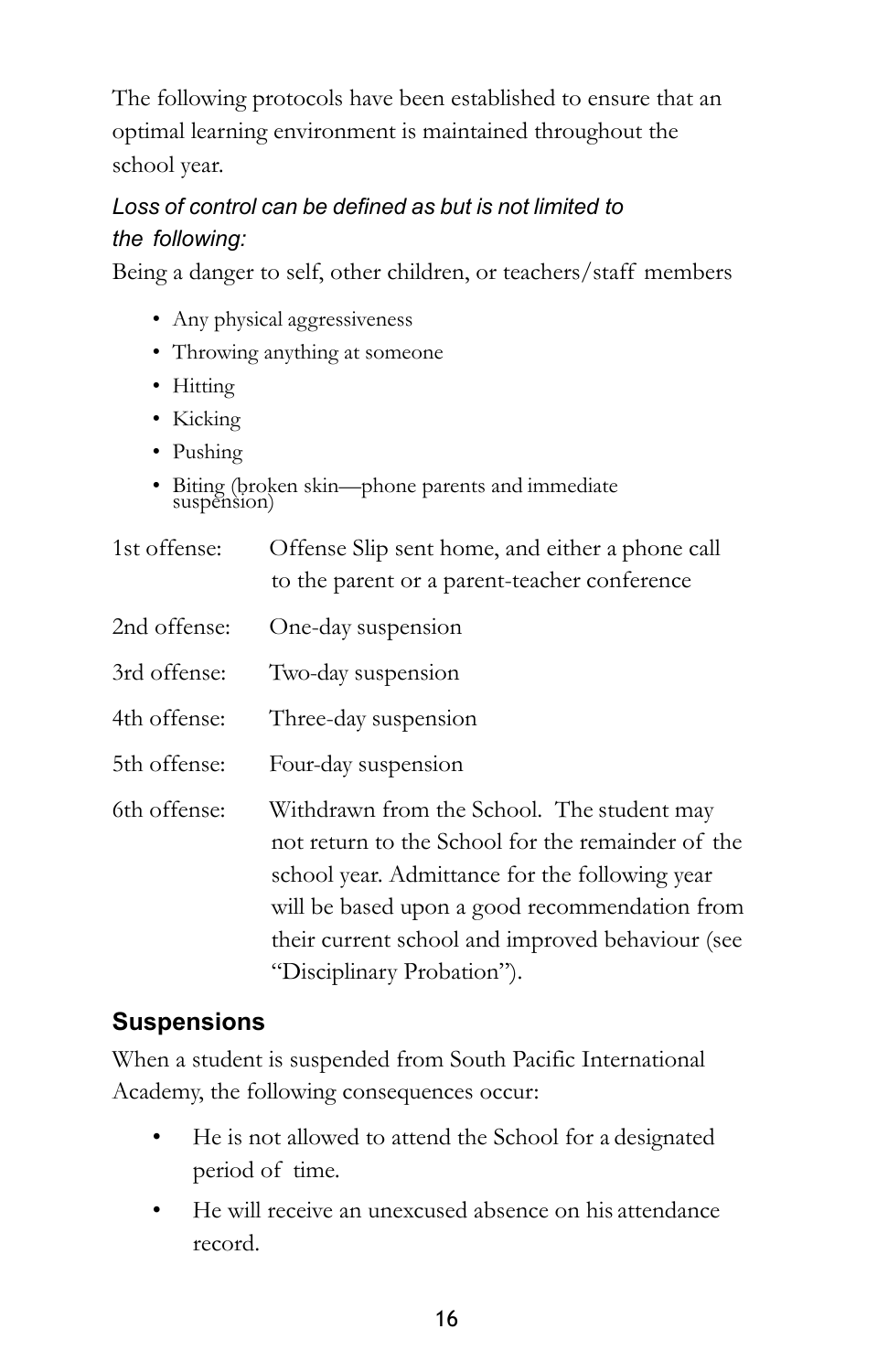#### **Damage of Property**

To teach stewardship and respect of other's property, students who damage the school's property or another student's property may be required to reimburse the repair or replacement costs.

#### **Prohibited Items**

The following items are not permitted at school or schoolsponsored trips and events: electronic music players, music CD's, weapons, guns, knives, matches, lighters, comic books, or magazines not related to class work. These items will be confiscated and may be picked up by the parent from administration.

#### **Dress Code**

A casual, "come dressed as you are" school environment produces an unhealthy attitude toward learning. Therefore, SPIA has adopted a student dress code.

All students in the Prep Class or higher are expected to wear the School Uniform.

- 1. Appearance should not disrupt the learning process.
- 2. Dress should be clean, modest, and safe; outer clothing must cover underwear.
- 3. Students must wear shoes or sandals at all times.
- 4. Skirts, slits in skirts, and shorts may be no higher than the top of the knee.
- 5. Holes in trousers, shorts or skirts are prohibited.
- 6. Distracting gloves or other types of clothing are not allowed inside the school.
- 7. No gang-related attire.
- 8. Belts may not hang below the waistline.
- 9. Spiked jewellery or chains used as belts or attached to wallets or to any part of the clothing or body are unacceptable.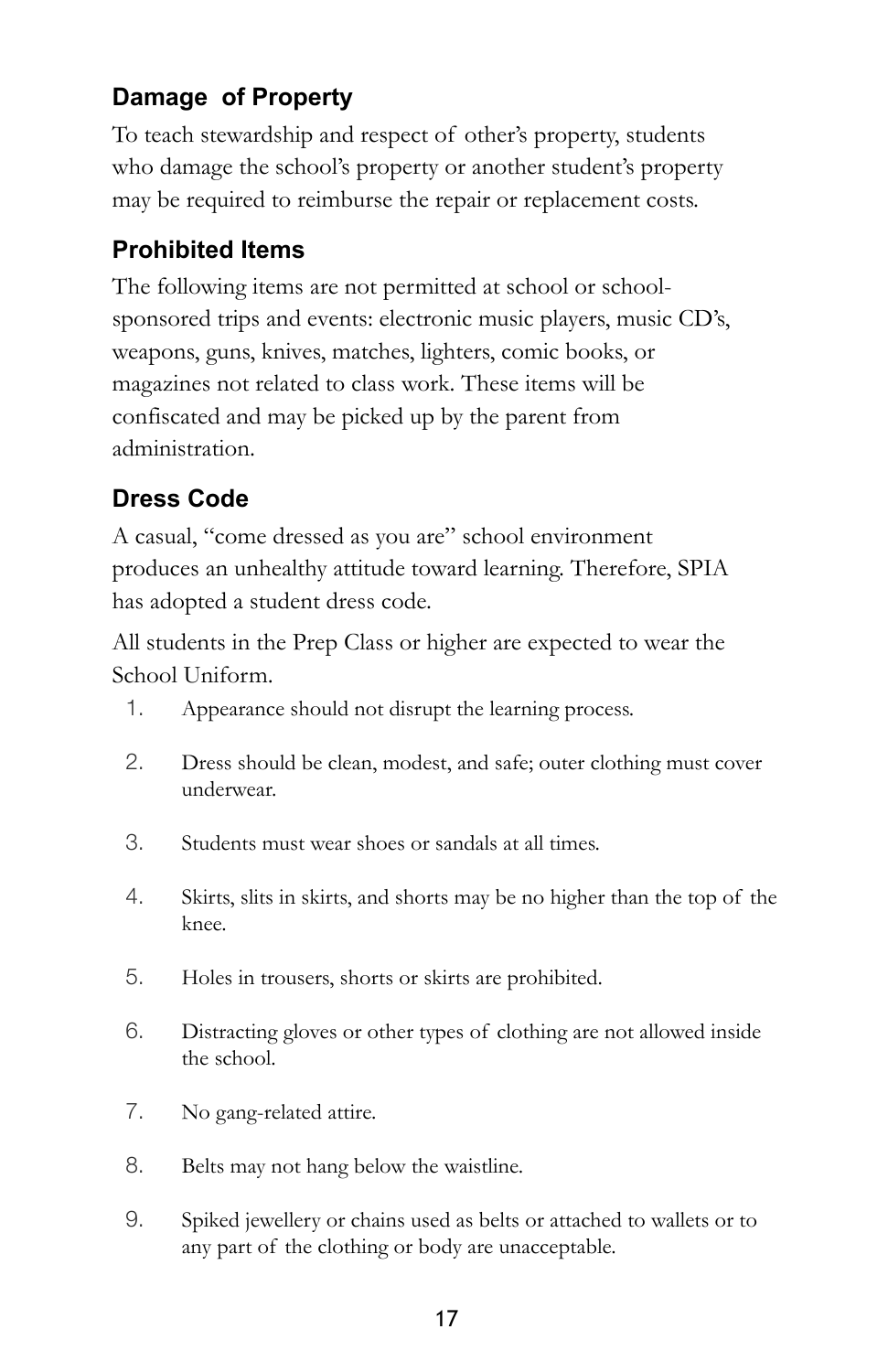10. Clothing which advertise tobacco, alcohol, or drugs, displays or infers offensive, vulgar, or sexual language or behaviour, is prohibited.

#### *The school administration reserves the right to make the final determination if an item of clothing is inappropriate for school.*

Your fullest cooperation in seeing that your son and/or daughter abides by these dress standards is expected. Students who do not conform to proper dress code will be asked to change before being allowed in class. Students missing class in order to correct dress problems may receive penalties for the unexcused absence.

*Boys' Dress Code:* Boys must maintain a haircut that includes a neat trim (fairly close) on the sides and back. Hair must be cutso that it stays off the ears and shirt collar and should be off the forehead in such a manner that it is not touching the eyebrows. Boys must be clean and cannot have artificially coloured or bleached hair. Boys are not to wear earrings.

*Girls' Dress Code:* Socks are not required; however, girls may wear matching socks that coordinate with the colours of the outfit. Socks with outlandish patterns or that detract from the sharp appearance of the dress code are not allowed. SPIA girls are asked to wear no more than two sets of earrings in the ear lobes only.

*Dress Code for School Functions:* After-school functions such as Prep graduation, evening programs, or music recitals are special events, and students are encouraged to dress accordingly. To place importance on these events, we ask students to wear school uniforms, other "business casual" attire, or clothes "dressier" than regular school attire.

*Shoes:* There are no required uniform shoes. Please keep in mind that students will be running in recess. They should wear non-marking athletic shoes or rubber-soled casual shoes. Sandals are also permitted.